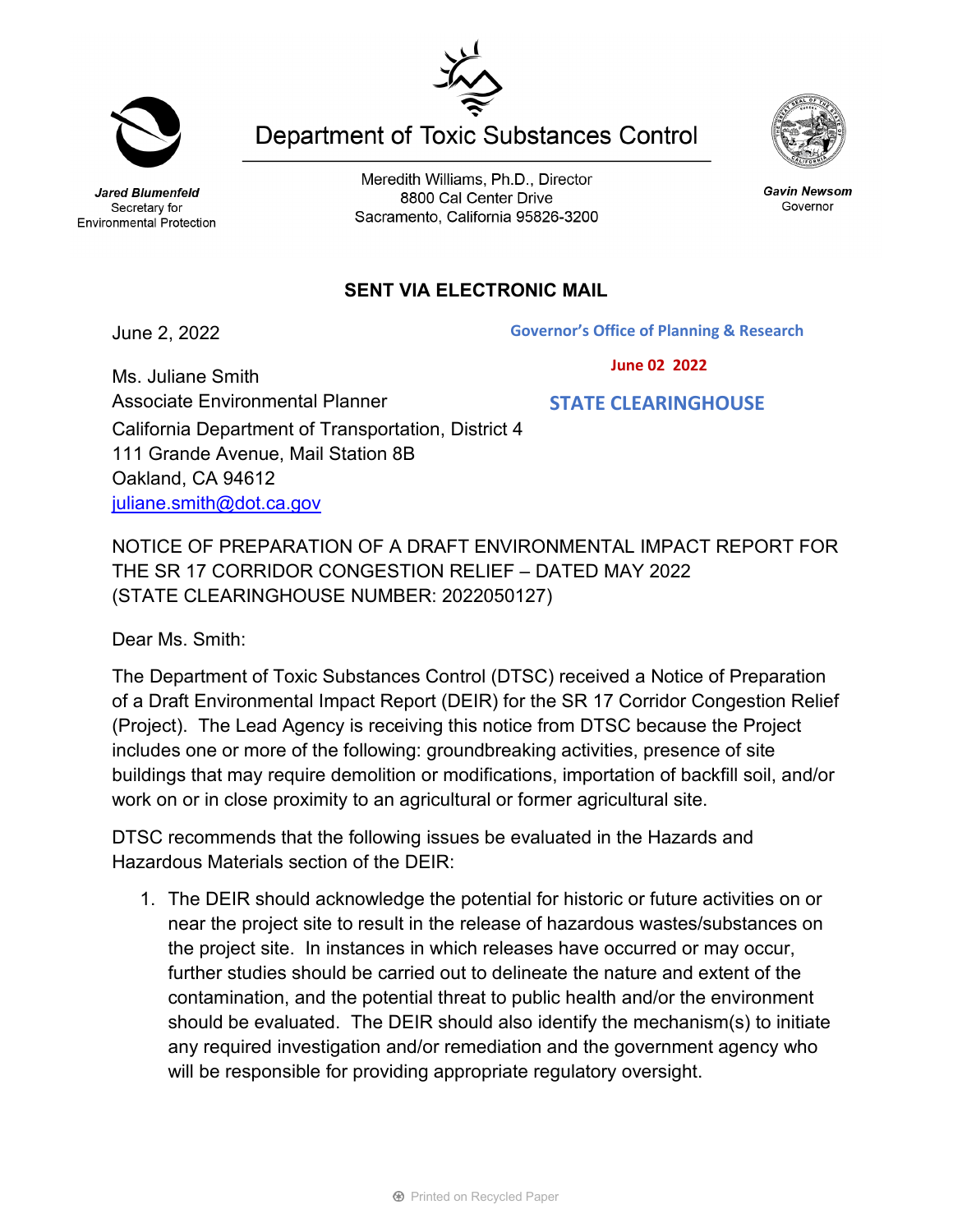Ms. Juliane Smith June 2, 2022 Page 2

- 2. If buildings or other structures are to be demolished on any project sites included in the proposed project, surveys should be conducted for the presence of lead-based paints or products, mercury, asbestos containing materials, and polychlorinated biphenyl caulk. Removal, demolition and disposal of any of the above-mentioned chemicals should be conducted in compliance with California environmental regulations and policies. In addition, sampling near current and/or former buildings should be conducted in accordance with DTSC's 2006 *Interim [Guidance Evaluation of School Sites with Potential Contamination from](https://dtsc.ca.gov/2020/04/17/document-request/?wpf337186_14=https://dtsc.ca.gov/wpcontent/uploads/sites/31/2018/09/Guidance_Lead_%20%20Contamination_050118.pdf)  [Lead Based Paint, Termiticides, and Electrical Transformers](https://dtsc.ca.gov/2020/04/17/document-request/?wpf337186_14=https://dtsc.ca.gov/wpcontent/uploads/sites/31/2018/09/Guidance_Lead_%20%20Contamination_050118.pdf)*.
- 3. If any projects initiated as part of the proposed project require the importation of soil to backfill any excavated areas, proper sampling should be conducted to ensure that the imported soil is free of contamination. DTSC recommends the imported materials be characterized according to *[DTSC's 2001 Information](https://dtsc.ca.gov/wp-content/uploads/sites/31/2018/09/SMP_FS_Cleanfill-Schools.pdf)  [Advisory Clean Imported Fill Material](https://dtsc.ca.gov/wp-content/uploads/sites/31/2018/09/SMP_FS_Cleanfill-Schools.pdf)*.
- 4. If any sites included as part of the proposed project have been used for agricultural, weed abatement or related activities, proper investigation for organochlorinated pesticides should be discussed in the DEIR. DTSC recommends the current and former agricultural lands be evaluated in accordance with DTSC's 2008 *[Interim Guidance for Sampling Agricultural](https://dtsc.ca.gov/wp-content/uploads/sites/31/2018/09/Ag-Guidance-Rev-3-August-7-2008-2.pdf)  [Properties \(Third Revision\).](https://dtsc.ca.gov/wp-content/uploads/sites/31/2018/09/Ag-Guidance-Rev-3-August-7-2008-2.pdf)*

DTSC appreciates the opportunity to comment on the DEIR. Should you need any assistance with an environmental investigation, please visit DTSC's [Site Mitigation and](https://dtsc.ca.gov/brownfields/voluntary-agreements-quick-reference-guide/) [Restoration Program](https://dtsc.ca.gov/brownfields/voluntary-agreements-quick-reference-guide/) page to apply for lead agency oversight. Additional information regarding voluntary agreements with DTSC can be found at **DTSC's Brownfield website**.

If you have any questions, please contact me at (916) 255-3582 or via email at [Brian.McAloon@dtsc.ca.gov.](mailto:Brian.McAloon@dtsc.ca.gov)

Sincerely,

Brian McAloon Project Manager Site Evaluation and Remediation Unit Site Mitigation and Restoration Program Department of Toxic Substances Control